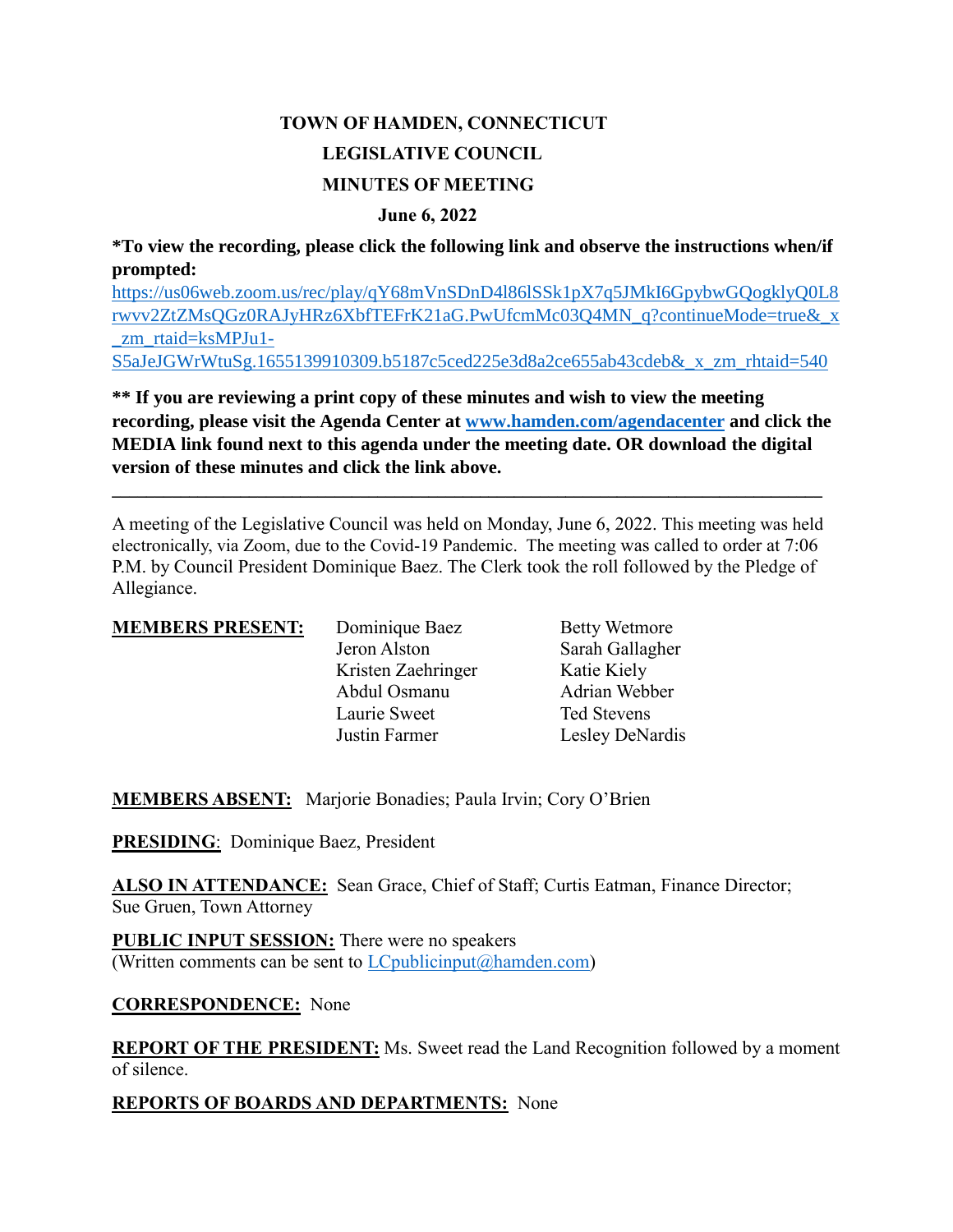## **REPORTS OF COUNCIL LIAISONS:** None

## **APPROVAL OF PREVIOUS MINUTES:** None available for this meeting.

## **EXECUTIVE SESSION:** None

**CONSENT CALENDAR:** Ms. Baez requested a motion for approval of the consent calendar. Moved by Ms. Gallagher, seconded by Ms. Sweet. Mr. Farmer asked for #8 to be pulled to the Regular Agenda. Ms. Baez took a vote without #8 and the consent calendar was approved unanimously.

- **1. Order authorizing a License Agreement with Permitium, LLC**
- **2. Order authorizing the Town of Hamden to enter into a project authorization latter for the Rights of Way Phase of the Walkable Sidewalks Project State Project No. 61-153; Federal Project No. (PEDS(212); Master Agreement No. 4.02-28(14)**
- **3. Resolution authorizing the Town Engineer to be the signatory authority for documents submitted to DEEP**
- **4. Order providing for the appointment of a Mayoral appointment – Stephen White - Town Engineer**
- **5. Order providing for the appointment of a Mayoral appointment (Brian Murphy – Constituent Services Manager)**
- **6. Order amending the 2021-2022 Fiscal Year Budget – Hamden Fire Dept.**
- **7. Order amending the 2021-2022 Fiscal Year Budget – Hamden Police Dept.**

# **REGULAR AGENDA:**

1. Order to accept a donation of \$7,098 from Hometown Foundation, Inc. to the Hamden Police Department K-9 Unit Gift Fund

-- Moved by Mr. Alston, seconded by Ms. Gallagher and approved with 2 opposed (Farmer) (Osmanu)

2. An ordinance appropriating \$50,183 for Animal Control vehicles and authorizing the use of \$20,000 of unexpended bond proceeds of the Town and \$30,183 of federal grant moneys to meet said appropriation

-- Moved by Mr. Alston, seconded by Mr. Webber. DISCUSSION: Mr. Farmer said we need new Animal Control vehicles so he will vote for this but moving forward he'll vote no until he gets the capital list he asked for. A roll call vote was taken and it passed with 11 in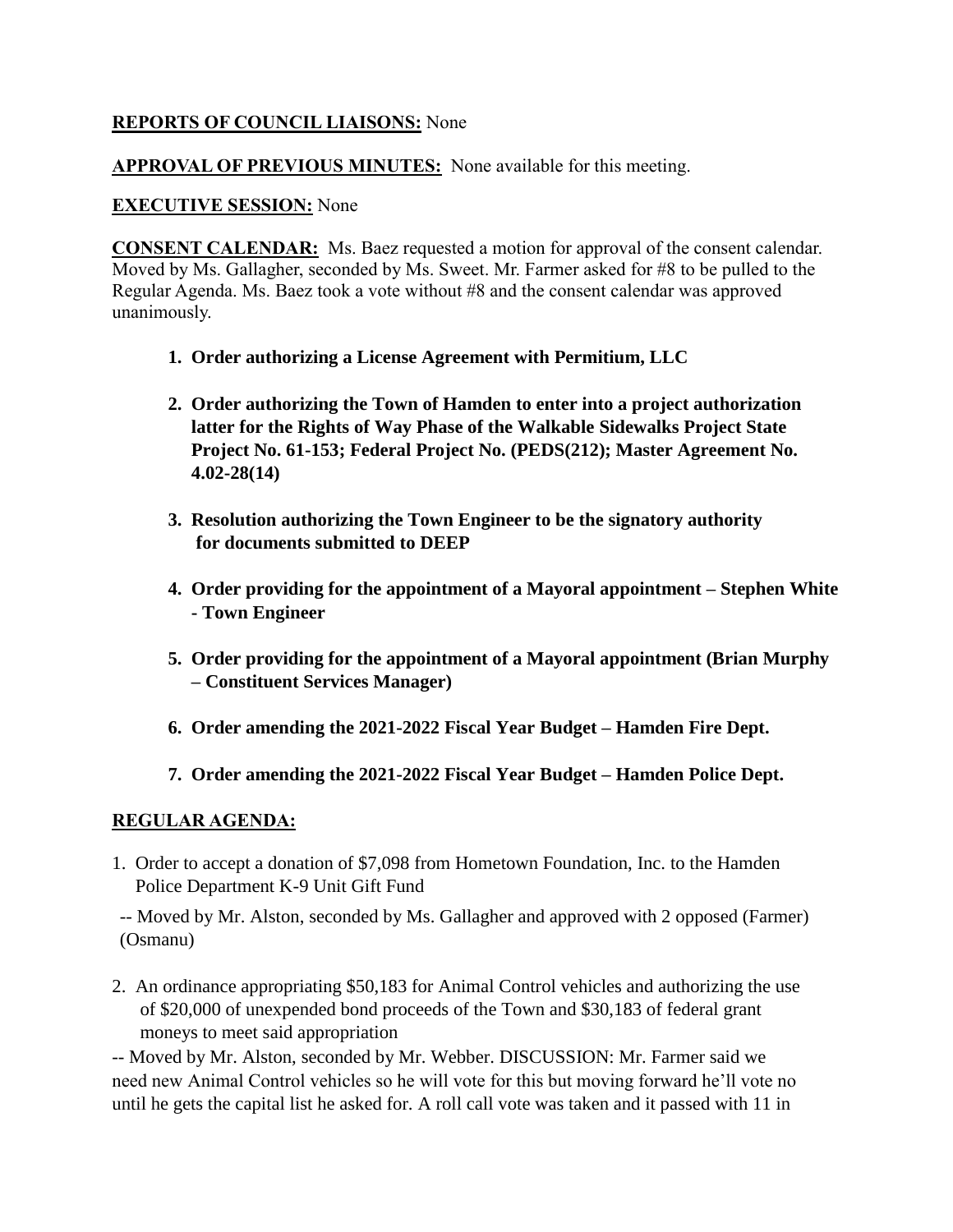favor (Alston) (Baez) (DeNardis) (Farmer) (Gallagher) (Osmanu) (Stevens) (Sweet) (Webber) (Wetmore) (Zaehringer) and 4 absent (Bonadies) (Irvin) (Kiely) (O'Brien)

3. Ordinance adopting Chapter 13: Rules of Procure for the removal of a member of any appointed Board, Commission or relevant position or panel of alternates

-- Moved by Mr. Farmer, seconded by Ms. Sweet. DISCUSSION: Ms. Baez displayed the amended ordinance as Ms. Gruen went over the amendments that they requested at the last meeting. A roll call vote was taken and the item passed with 10 in favor (Alston) (Baez) (DeNardis) (Farmer) (Gallagher) (Osmanu) (Stevens) (Sweet) (Webber) (Zaehringer) and 5 absent (Bonadies) (Irvin) (Kiely) (O'Brien) (Wetmore was present at the meeting but away from her computer for this vote)

### Pulled from Consent:

# **8. Order authorizing the Town of Hamden to accept and expend the 2021 Edward Byrne Memorial Justice Assistance Grant from the U.S. Department of Justice**

-- Moved by Mr. Farmer, seconded by Ms. Wetmore. DISCUSSION: Acting Police Chief Wydra explained this is for the Animal Control Vehicles, combining capital funding and grant money to get these vehicles. He said they are 2022 vehicles purchased through the State bid system at approximately \$25,000 apiece and they accepted the old vehicles as trade-ins. A vote was taken and the item passed unanimously.

\* Ms. Kiely is now present at the meeting.

## **Information Items:**

1. CRC/LC presentation & questions

Ms. Gallagher and commission members gave the following presentation of Charter changes. Ms. Baez announced there would be a workshop for this on June 15<sup>th</sup>.

https://www.hamden.com/DocumentCenter/View/6182/Hamden-CRC-Presentation-for-LC-2022-June

2. Accrued benefits/retirement - \$46,786.98

-- Mr. Grace explained this is a normal retirement buyout that they're contractually obligated to pay.